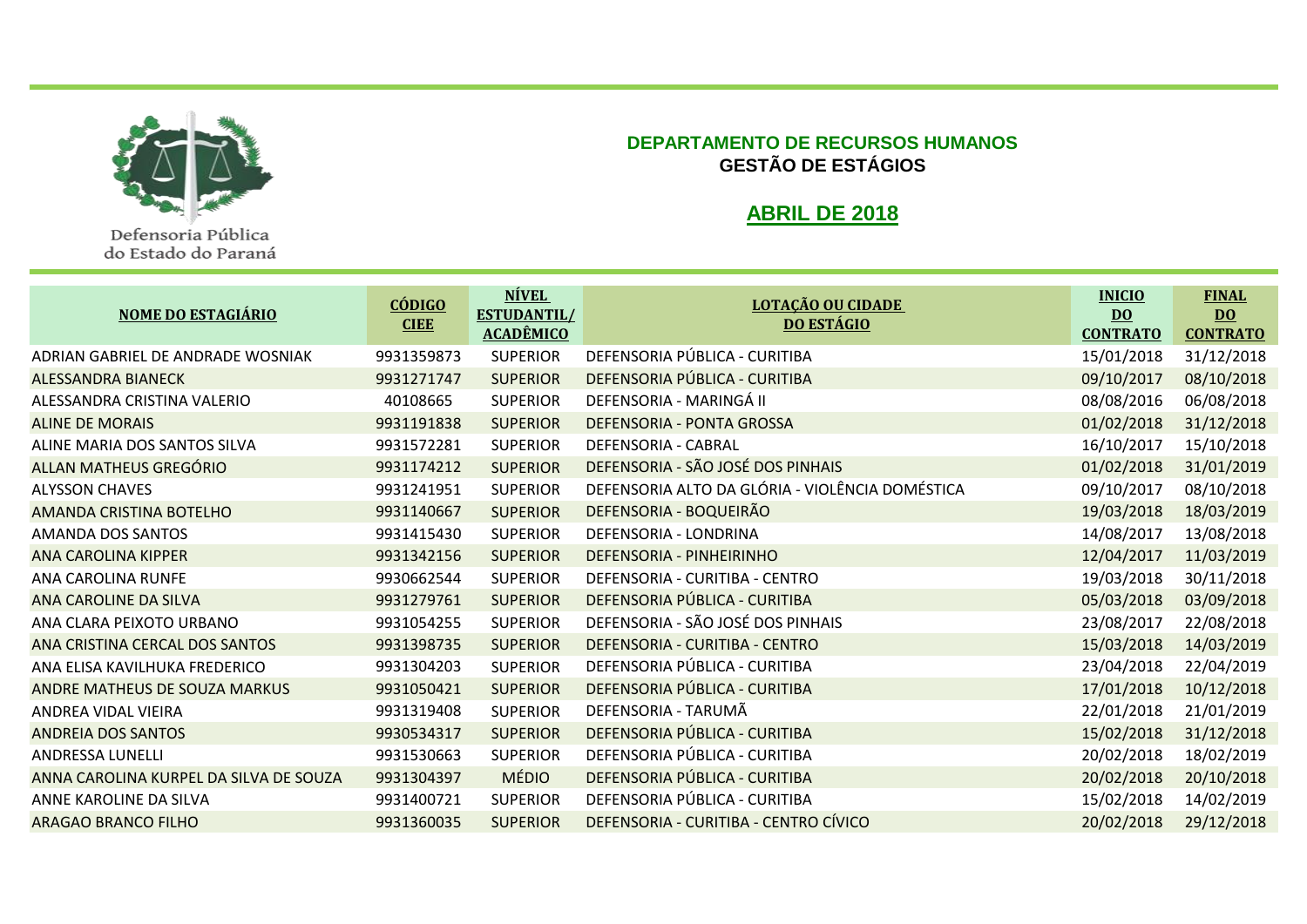| AYUMI KARINE PASQUARELLO IZAKI          | 9931235178 | <b>SUPERIOR</b> | DEFENSORIA - MARINGÁ II                  | 02/04/2018 | 31/12/2018 |
|-----------------------------------------|------------|-----------------|------------------------------------------|------------|------------|
| BÁRBARA COELHO PERISSUTTI               | 9931270553 | <b>SUPERIOR</b> | DEFENSORIA - TARUMÃ                      | 16/04/2018 | 15/04/2019 |
| BARBARA MATTAR VAN DER BROOCKE CAMPOS   | 9931333304 | <b>MÉDIO</b>    | DEFENSORIA PÚBLICA - CURITIBA            | 29/09/2016 | 27/09/2018 |
| <b>BARBARA STABILE DE OLIVEIRA</b>      | 9931356275 | <b>SUPERIOR</b> | DEFENSORIA PÚBLICA - CURITIBA            | 26/02/2018 | 25/02/2019 |
| BERNARD VINCENT FERRARI                 | 9930883105 | <b>SUPERIOR</b> | DEFENSORIA - CURITIBA - CENTRO           | 15/05/2017 | 14/05/2018 |
| BERNARDO DE MEDEIROS SANTIAGO           | 9931312287 | <b>SUPERIOR</b> | DEFENSORIA - CURITIBA - CENTRO CÍVICO II | 11/07/2016 | 09/07/2018 |
| <b>BERNARDO LANGER</b>                  | 9930977913 | <b>SUPERIOR</b> | DEFENSORIA - CURITIBA - CENTRO           | 19/03/2018 | 18/03/2019 |
| <b>BRENDA REGINA LOPES DE MOURA</b>     | 9931384057 | <b>SUPERIOR</b> | DEFENSORIA PÚBLICA - CURITIBA            | 15/02/2018 | 14/08/2018 |
| BRUNA BARRETO DE LIMA RODRIGUES         | 9930915343 | MÉDIO           | DEFENSORIA PÚBLICA - CURITIBA            | 18/09/2017 | 17/09/2018 |
| BRUNA CARINE ALVES DA COSTA             | 9931105898 | <b>SUPERIOR</b> | DEFENSORIA - CURITIBA - CENTRO CÍVICO    | 15/01/2018 | 31/07/2018 |
| <b>BRUNA RIBEIRO CHUDZIJ</b>            | 9931105175 | <b>SUPERIOR</b> | DEFENSORIA PÚBLICA - CURITIBA            | 04/04/2018 | 01/06/2018 |
| <b>BRUNO JULIO DA FONSECA SANTOS</b>    | 9931209055 | <b>SUPERIOR</b> | DEFENSORIA PÚBLICA - CURITIBA            | 15/09/2016 | 30/06/2018 |
| CAIO MARCELLOS BEZERRA                  | 9931117188 | <b>SUPERIOR</b> | DEFENSORIA PÚBLICA - CURITIBA            | 19/02/2018 | 31/12/2018 |
| <b>CAMILA ROVEDA JOST</b>               | 9931610081 | <b>SUPERIOR</b> | DEFENSORIA PÚBLICA - CURITIBA            | 17/10/2017 | 16/10/2018 |
| CAMILLA MIRANDA ROMANOWSKI              | 9931175192 | <b>SUPERIOR</b> | DEFENSORIA PÚBLICA - CURITIBA            | 27/10/2017 | 26/10/2018 |
| <b>CARLA MARTINS DA SILVA</b>           | 9931402956 | <b>SUPERIOR</b> | DEFENSORIA PÚBLICA - CURITIBA            | 28/09/2017 | 27/09/2018 |
| CAROLINE CARNEIRO ARAUJO RENTZ          | 9931229636 | <b>SUPERIOR</b> | DEFENSORIA - CASTRO                      | 07/11/2016 | 05/11/2018 |
| CAROLINE CASSIANA DE LIMA DOS SANTOS    | 9931191830 | <b>SUPERIOR</b> | DEFENSORIA - GUARATUBA II                | 21/02/2017 | 31/12/2018 |
| CAROLINE MARQUES DOS SANTOS             | 9931241089 | <b>SUPERIOR</b> | DEFENSORIA - LONDRINA                    | 16/05/2016 | 14/05/2018 |
| <b>CAROLINE MASEK ZAMBERLAN</b>         | 9931656103 | <b>SUPERIOR</b> | DEFENSORIA - GUARATUBA II                | 06/11/2017 | 05/11/2018 |
| CAROLINE ROCHA DELMONICO                | 9931122319 | <b>SUPERIOR</b> | DEFENSORIA - LONDRINA                    | 16/04/2018 | 13/10/2018 |
| <b>CASSIANA CATENACI GUSSO</b>          | 9930930681 | <b>SUPERIOR</b> | DEFENSORIA PÚBLICA - CURITIBA            | 04/10/2017 | 03/10/2018 |
| <b>CECILIA CATANI FONSECA</b>           | 9931324099 | <b>SUPERIOR</b> | DEFENSORIA PÚBLICA - CURITIBA            | 28/03/2018 | 27/03/2019 |
| <b>CECILIA DE AGUILAR LEINDORF</b>      | 9931292292 | <b>SUPERIOR</b> | DEFENSORIA - CURITIBA - CENTRO CÍVICO    | 22/08/2016 | 20/08/2018 |
| CELI GARDENYA DAS NEVES SILVA           | 9931342190 | <b>SUPERIOR</b> | DEFENSORIA - GUARATUBA II                | 11/04/2016 | 09/04/2018 |
| <b>CESAR COLLIN LAVALLE</b>             | 9931406279 | <b>SUPERIOR</b> | DEFENSORIA PÚBLICA - CURITIBA            | 17/07/2017 | 16/07/2018 |
| CÉSAR ROMERO MARQUES DOS SANTOS         | 9931343256 | <b>SUPERIOR</b> | DEFENSORIA - TARUMÃ                      | 17/01/2018 | 16/01/2019 |
| <b>CLAUDIA JAQUELINE DE CASTRO</b>      | 9931010671 | <b>SUPERIOR</b> | DEFENSORIA PÚBLICA - CURITIBA            | 08/08/2016 | 06/08/2018 |
| <b>CLEUSA MARIA DOS SANTOS</b>          | 9931376613 | <b>SUPERIOR</b> | DEFENSORIA PÚBLICA - CURITIBA            | 16/10/2017 | 15/10/2018 |
| <b>CRISTIANE DO NASCIMENTO FERREIRA</b> | 9931481473 | <b>MÉDIO</b>    | DEFENSORIA PÚBLICA - CURITIBA            | 02/04/2018 | 01/04/2019 |
| CRISTIANO DA SILVA NASCIMENTO           | 9930933906 | <b>SUPERIOR</b> | DEFENSORIA - GUARATUBA II                | 09/01/2018 | 08/01/2019 |
| <b>DAIANE MACHADO</b>                   | 9930525735 | <b>SUPERIOR</b> | <b>DEFENSORIA - CABRAL</b>               | 04/12/2017 | 03/12/2018 |
| DANIELLE CARON RAMOS ORELLANA           | 9931371330 | <b>SUPERIOR</b> | DEFENSORIA PÚBLICA - CURITIBA            | 22/01/2018 | 21/01/2019 |
| <b>DANIELLE DE LIMA</b>                 | 9931407938 | <b>SUPERIOR</b> | DEFENSORIA - CURITIBA - CENTRO           | 30/03/2017 | 28/03/2019 |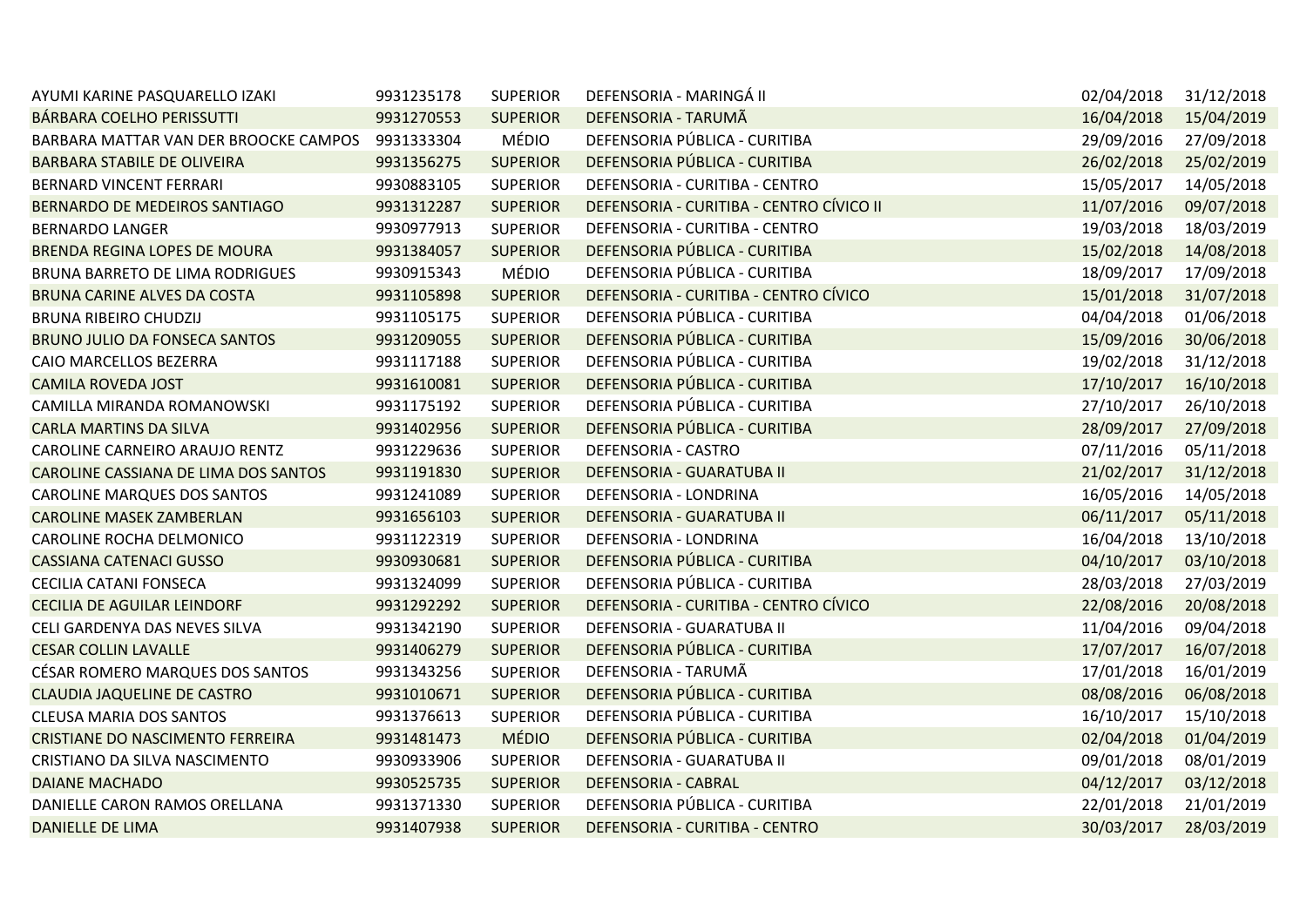| DEBORA CAMPOS DE ALMEIDA               | 9931628030 | <b>SUPERIOR</b> | DEFENSORIA - CURITIBA - CENTRO        | 15/01/2018 | 14/01/2019 |
|----------------------------------------|------------|-----------------|---------------------------------------|------------|------------|
| <b>DENIS SOUSA SILVA</b>               | 9931289344 | <b>SUPERIOR</b> | DEFENSORIA - CURITIBA - CIC           | 29/01/2018 | 28/07/2018 |
| DOUGLAS MONTEIRO MOREIRA               | 9931076491 | <b>SUPERIOR</b> | DEFENSORIA PÚBLICA - CURITIBA         | 04/07/2017 | 03/07/2018 |
| EDILLON SCZCEPANIAK FRANCISCO          | 9931259411 | <b>SUPERIOR</b> | DEFENSORIA - GUARATUBA II             | 10/04/2018 | 31/12/2018 |
| EDLER ANTONIO RODRIGUES                | 9931309833 | <b>SUPERIOR</b> | DEFENSORIA - CURITIBA - CIC           | 10/10/2017 | 09/10/2018 |
| EDUARDA CINIELLO SERMANN               | 9930984520 | <b>SUPERIOR</b> | DEFENSORIA - PINHEIRINHO              | 10/04/2017 | 30/06/2018 |
| EDUARDO ALVES DE MIRANDA               | 9931081393 | <b>SUPERIOR</b> | DEFENSORIA - CURITIBA - SANTA CÂNDIDA | 22/05/2017 | 21/05/2018 |
| EDUARDO HENRIQUE DA SILVA RAMOS        | 9931322355 | <b>SUPERIOR</b> | DEFENSORIA - GUARATUBA II             | 17/04/2017 | 15/12/2018 |
| EDUARDO HENRIQUE XAVIER DA SILVA       | 9931289328 | <b>SUPERIOR</b> | DEFENSORIA - CURITIBA - CENTRO CÍVICO | 08/01/2018 | 05/04/2018 |
| EDUARDO JAVORSKI CIM                   | 9930590012 | <b>SUPERIOR</b> | DEFENSORIA PÚBLICA - CURITIBA         | 17/07/2017 | 16/07/2018 |
| ELAINE CRUZ MACHADO CARMONA            | 9930875312 | <b>SUPERIOR</b> | DEFENSORIA - CORNÉLIO PROCÓPIO        | 21/06/2017 | 20/06/2018 |
| ELISA IZÉ DE MORAIS                    | 9931193777 | <b>SUPERIOR</b> | DEFENSORIA PÚBLICA - CURITIBA         | 22/01/2018 | 31/12/2018 |
| ELLEN CHRISTINE PUDELCO                | 9930986545 | <b>SUPERIOR</b> | DEFENSORIA - BOQUEIRÃO                | 16/04/2018 | 15/04/2019 |
| <b>ELOISE CORREA MARTINS</b>           | 9931408274 | <b>SUPERIOR</b> | DEFENSORIA - BOQUEIRÃO                | 01/02/2018 | 28/09/2018 |
| ERICO JOAS RUBIO TOZIM                 | 9930865852 | <b>SUPERIOR</b> | DEFENSORIA - CURITIBA - CENTRO        | 21/07/2017 | 07/04/2018 |
| ESTHER LUIZA WILLUMSEN ZANDONÁ         | 9931248485 | <b>SUPERIOR</b> | DEFENSORIA PÚBLICA - CURITIBA         | 05/02/2018 | 04/02/2019 |
| <b>EVA SAVCHUK</b>                     | 9931294551 | <b>SUPERIOR</b> | DEFENSORIA PÚBLICA - CURITIBA         | 19/03/2018 | 31/12/2018 |
| <b>FABIANO DA SILVA</b>                | 9931406559 | <b>SUPERIOR</b> | DEFENSORIA - CURITIBA - CENTRO        | 05/03/2018 | 04/09/2018 |
| FELIPE ANDRIOLI MIGUEL                 | 9930966869 | <b>SUPERIOR</b> | DEFENSORIA - PARANAGUÁ                | 27/04/2017 | 26/04/2018 |
| <b>FELIPE QUIRINO CORASSA</b>          | 9931380341 | <b>SUPERIOR</b> | DEFENSORIA - CURITIBA - CENTRO        | 06/02/2017 | 04/02/2019 |
| FERNANDA APARECIDA DOMANOSKI           | 9931322974 | <b>SUPERIOR</b> | DEFENSORIA PÚBLICA - CURITIBA         | 20/10/2016 | 12/04/2018 |
| FERNANDA CAROLINA CARZINO              | 9930719953 | <b>SUPERIOR</b> | DEFENSORIA - CURITIBA - CENTRO        | 09/04/2018 | 08/04/2019 |
| FERNANDA DE AZEVEDO DELDUQUE DE        | 9931198003 | <b>SUPERIOR</b> | DEFENSORIA - CURITIBA - CENTRO CÍVICO | 21/03/2018 | 20/09/2018 |
| FERNANDA MARTINS AFFONSO               | 90131024   | <b>SUPERIOR</b> | DEFENSORIA - CURITIBA - CENTRO CÍVICO | 19/03/2018 | 17/09/2018 |
| FERNANDA MELZER BARDDAL                | 9931287497 | <b>SUPERIOR</b> | DEFENSORIA PÚBLICA - CURITIBA         | 21/03/2017 | 19/03/2019 |
| FERNANDO BELINELI BIANCHINI            | 9931396632 | <b>SUPERIOR</b> | DEFENSORIA - CORNÉLIO PROCÓPIO        | 17/08/2017 | 15/08/2018 |
| FRANCIELLE HUSS SKIBINSKI              | 9931026551 | <b>SUPERIOR</b> | DEFENSORIA PÚBLICA - CURITIBA         | 14/03/2017 | 31/12/2018 |
| <b>FRANCIELLY DAYNE MEGEL</b>          | 9930869362 | <b>SUPERIOR</b> | DEFENSORIA PÚBLICA - CURITIBA         | 30/06/2016 | 28/06/2018 |
| <b>GABRIEL ALVES DOS SANTOS</b>        | 9931095534 | <b>SUPERIOR</b> | DEFENSORIA PÚBLICA - CURITIBA         | 18/09/2017 | 17/09/2018 |
| <b>GABRIEL PERCEGONA SANTOS</b>        | 9931285700 | <b>SUPERIOR</b> | DEFENSORIA - BOQUEIRÃO                | 21/03/2017 | 31/12/2018 |
| <b>GABRIEL PIOLI PEREIRA</b>           | 9931060015 | <b>SUPERIOR</b> | DEFENSORIA - SÃO JOSÉ DOS PINHAIS     | 02/05/2017 | 01/05/2018 |
| <b>GABRIELA DE BASTOS</b>              | 9931077131 | <b>SUPERIOR</b> | DEFENSORIA - SÃO JOSÉ DOS PINHAIS     | 08/02/2018 | 07/02/2019 |
| GABRIELA JOSEFINA APARECIDA DOS SANTOS | 9931548239 | MÉDIO           | DEFENSORIA - CURITIBA - SANTA CÂNDIDA | 08/01/2018 | 31/12/2018 |
| <b>GABRIELA VIZÉL GOMES</b>            | 9931289588 | <b>SUPERIOR</b> | DEFENSORIA - LONDRINA                 | 08/03/2018 | 04/08/2019 |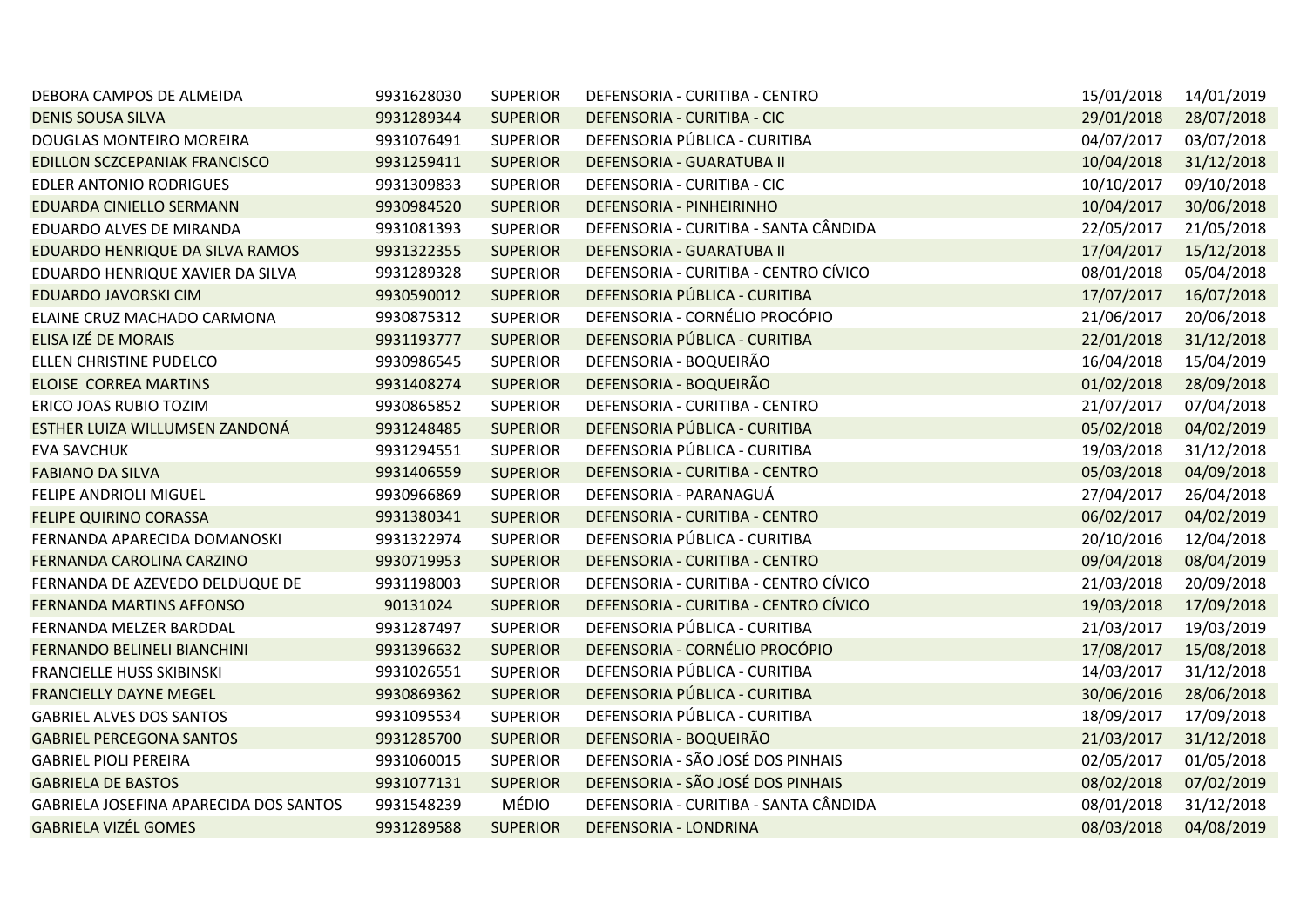| <b>GABRIELLE FARIAS RIBEIRO</b>        | 9931014699 | <b>SUPERIOR</b> | DEFENSORIA PÚBLICA - CURITIBA            | 07/02/2018 | 06/02/2019 |
|----------------------------------------|------------|-----------------|------------------------------------------|------------|------------|
| <b>GEOVANE DO ROSÁRIO</b>              | 9931366633 | <b>SUPERIOR</b> | DEFENSORIA PÚBLICA - CURITIBA            | 24/11/2017 | 23/11/2018 |
| <b>GERSON JUNIOR FIERK DE LIMA</b>     | 9931411376 | <b>SUPERIOR</b> | DEFENSORIA - CASTRO                      | 16/10/2017 | 15/10/2018 |
| GIOVANNA CARINA MEIRA COLLERE          | 9931105309 | <b>SUPERIOR</b> | DEFENSORIA PÚBLICA - CURITIBA            | 09/04/2018 | 08/10/2018 |
| <b>GISELE AUGUSTA ANDRE</b>            | 9931342370 | <b>SUPERIOR</b> | DEFENSORIA - PONTA GROSSA                | 09/10/2017 | 08/10/2018 |
| GIULIA OLEANI BATAGLINI BENATTI        | 9931643220 | <b>SUPERIOR</b> | DEFENSORIA - MARINGÁ II                  | 23/04/2018 | 17/12/2018 |
| <b>GRAZIELLI TOMIO</b>                 | 9930573683 | <b>SUPERIOR</b> | DEFENSORIA PÚBLICA - CURITIBA            | 21/07/2017 | 20/07/2018 |
| GUILHERME ASTOLFO YAMAMOTO DE OLIVEIRA | 9931260057 | <b>SUPERIOR</b> | DEFENSORIA - LONDRINA                    | 16/04/2018 | 13/10/2018 |
| <b>GUILHERME MARTELLI MOREIRA</b>      | 9931148877 | <b>SUPERIOR</b> | DEFENSORIA - CURITIBA - SANTA CÂNDIDA    | 29/01/2018 | 20/04/2018 |
| <b>GUILHERME ZELINSKI ALVES</b>        | 9931270668 | <b>SUPERIOR</b> | DEFENSORIA - CURITIBA - CABRAL           | 27/07/2016 | 25/07/2018 |
| <b>GUSTAVO ARANTES ROCHA</b>           | 9931534373 | <b>SUPERIOR</b> | DEFENSORIA - PONTA GROSSA                | 05/02/2018 | 04/02/2019 |
| <b>GUSTAVO FERNANDES CARNEIRO</b>      | 9931548766 | <b>MÉDIO</b>    | DEFENSORIA - CURITIBA - CIC              | 24/11/2017 | 23/11/2018 |
| <b>GUSTAVO MACIEL RIBEIRO</b>          | 9931499224 | MÉDIO           | DEFENSORIA - CURITIBA - CENTRO           | 11/07/2017 | 10/07/2018 |
| <b>HELEM KEIKO MORIMOTO</b>            | 9931401824 | <b>SUPERIOR</b> | DEFENSORIA - CURITIBA - SANTA FELICIDADE | 05/02/2018 | 03/08/2018 |
| <b>HELENA PERELLES</b>                 | 9931593588 | <b>SUPERIOR</b> | DEFENSORIA PÚBLICA - CURITIBA            | 04/12/2017 | 03/12/2018 |
| <b>HELIANY HELLEM DE LIMA COSTA</b>    | 90115980   | <b>SUPERIOR</b> | DEFENSORIA - CURITIBA - CIC              | 26/02/2018 | 25/02/2019 |
| HELLEN CAROLINE HORST                  | 9931579419 | <b>SUPERIOR</b> | DEFENSORIA PÚBLICA - CURITIBA            | 22/01/2018 | 21/07/2018 |
| HELLEN LETICIA CARVALHO DE OLIVEIRA    | 9931598638 | <b>MÉDIO</b>    | <b>DEFENSORIA - CABRAL</b>               | 25/09/2017 | 24/09/2018 |
| <b>IARA SANCHEZ ROMAN</b>              | 9931401413 | <b>SUPERIOR</b> | DEFENSORIA PÚBLICA - CURITIBA            | 04/08/2017 | 03/08/2018 |
| <b>ISABEL RUIZ</b>                     | 9931238757 | <b>SUPERIOR</b> | <b>DEFENSORIA - CABRAL</b>               | 15/01/2018 | 31/12/2018 |
| <b>ISABELA HUMMELGEN</b>               | 9931092374 | <b>SUPERIOR</b> | DEFENSORIA - CURITIBA - CENTRO CÍVICO    | 30/10/2017 | 29/10/2018 |
| <b>ISABELLA DELLA GIACOMA BETTES</b>   | 9930625277 | <b>SUPERIOR</b> | DEFENSORIA PÚBLICA - CURITIBA            | 01/06/2017 | 31/05/2018 |
| <b>ISABELLA SCHMIDT GERVASONI</b>      | 9931548378 | <b>SUPERIOR</b> | DEFENSORIA PÚBLICA - CURITIBA            | 18/04/2018 | 17/04/2019 |
| JACQUELINE CAMARGO CHICORA             | 9931657976 | <b>MÉDIO</b>    | DEFENSORIA PÚBLICA - CURITIBA            | 02/10/2017 | 01/10/2018 |
| JAMILI VIEIRA DE OLIVEIRA              | 9931500386 | <b>SUPERIOR</b> | DEFENSORIA PÚBLICA - CURITIBA            | 15/01/2018 | 14/01/2019 |
| <b>JANAINA CRISTINA TEIXEIRA</b>       | 9910140662 | <b>SUPERIOR</b> | DEFENSORIA - PINHEIRINHO                 | 19/09/2016 | 30/04/2018 |
| JAQUELINE MARIA RYNDACK                | 9931230096 | <b>SUPERIOR</b> | DEFENSORIA - CURITIBA - CENTRO CÍVICO    | 19/03/2018 | 18/09/2018 |
| JEAN JEFFERSON GOMES PEREIRA           | 9931304485 | <b>SUPERIOR</b> | DEFENSORIA - FOZ DO IGUAÇU II            | 13/11/2017 | 12/11/2018 |
| JEFERSON DA SILVA PEREIRA              | 9931387371 | <b>SUPERIOR</b> | DEFENSORIA PÚBLICA - CURITIBA            | 23/04/2018 | 22/04/2019 |
| <b>JÉSSICA JAWORSKI</b>                | 9931139053 | <b>SUPERIOR</b> | DEFENSORIA PÚBLICA - CURITIBA            | 15/01/2018 | 14/01/2019 |
| JESSICA NOGUEIRA VILLA ROSA            | 9931229166 | <b>SUPERIOR</b> | DEFENSORIA - PINHEIRINHO                 | 19/03/2018 | 31/12/2018 |
| <b>JESSICA REGINA ZILZ</b>             | 9930852919 | <b>SUPERIOR</b> | DEFENSORIA PÚBLICA - CURITIBA            | 13/07/2017 | 12/07/2018 |
| JHENIFER REBECA BARBOSA DE JESUS       | 9931366722 | <b>SUPERIOR</b> | DEFENSORIA - PINHEIRINHO                 | 25/09/2017 | 24/09/2018 |
| JHENIFFER CHRISTINI SCHNEIDER ROSA     | 9931659595 | <b>MÉDIO</b>    | DEFENSORIA PÚBLICA - CURITIBA            | 16/10/2017 | 15/10/2018 |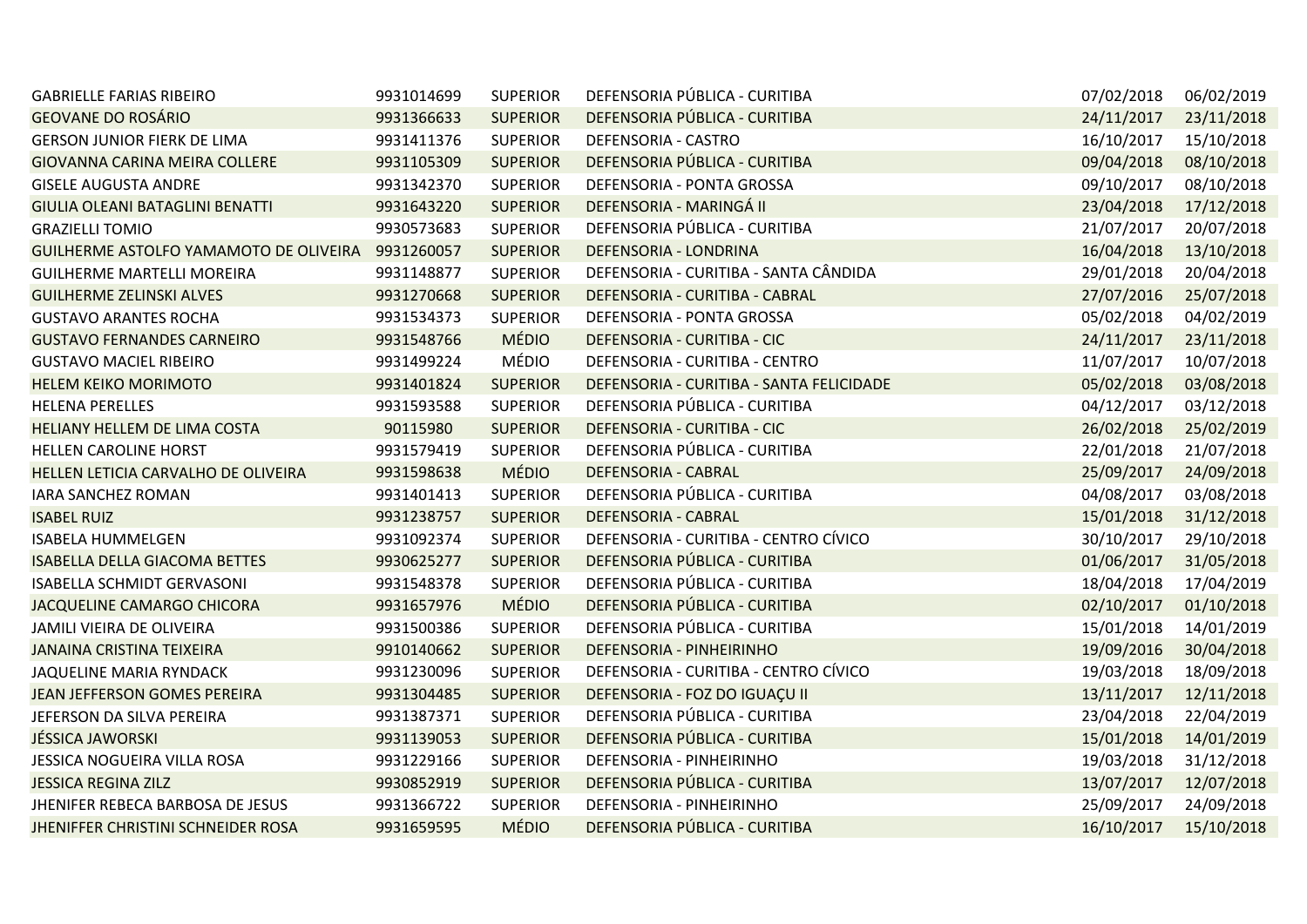| JOÃO PEDRO DE MODESTI               | 9931590996 | <b>SUPERIOR</b> | DEFENSORIA - CURITIBA - CENTRO                  | 26/03/2018 | 25/09/2018 |
|-------------------------------------|------------|-----------------|-------------------------------------------------|------------|------------|
| JOÃO PEDRO MATTOS DE ALMEIDA CRUZ   | 9931062038 | <b>SUPERIOR</b> | DEFENSORIA - CURITIBA - CENTRO                  | 22/05/2017 | 20/05/2019 |
| <b>JOHAN KLAUS ELAND</b>            | 9931110460 | <b>SUPERIOR</b> | DEFENSORIA PÚBLICA - CURITIBA                   | 13/11/2017 | 03/04/2018 |
| JONATAN WILLIAN DA SILVA ANDRADE    | 9931251077 | <b>SUPERIOR</b> | DEFENSORIA - CURITIBA - SANTA CÂNDIDA           | 21/02/2018 | 17/08/2018 |
| JONATH RODRIGUES IGNACIO            | 10161420   | <b>SUPERIOR</b> | CENTRO DE AUDIÊNCIA DE CUSTÓDIA                 | 02/03/2018 | 01/03/2019 |
| <b>JONATHAN RIBEIRO SOARES</b>      | 9931336126 | <b>SUPERIOR</b> | DEFENSORIA - BOQUEIRÃO                          | 09/10/2017 | 04/04/2018 |
| JOSEMARA DOS SANTOS ERCULANO        | 9930765400 | <b>SUPERIOR</b> | DEFENSORIA PÚBLICA - CURITIBA                   | 18/01/2018 | 31/12/2018 |
| JOSIANE APARECIDA PADILHA DE MORAES | 9931482415 | <b>SUPERIOR</b> | DEFENSORIA PÚBLICA - CURITIBA                   | 05/01/2018 | 22/02/2019 |
| JOSIANE SILVA DOS SANTOS            | 9931305429 | <b>SUPERIOR</b> | DEFENSORIA PÚBLICA - CURITIBA                   | 06/03/2017 | 04/03/2019 |
| <b>JÚLIA ABREU RODRIGUES</b>        | 9931282882 | <b>SUPERIOR</b> | DEFENSORIA - LONDRINA                           | 13/09/2017 | 12/09/2018 |
| <b>JULIA MORO BONNET</b>            | 9931198377 | <b>SUPERIOR</b> | DEFENSORIA - CURITIBA - CENTRO                  | 15/02/2017 | 13/02/2019 |
| <b>JULIANA PADILHA DE SOUZA</b>     | 9931310042 | <b>SUPERIOR</b> | DEFENSORIA PÚBLICA - CURITIBA                   | 16/04/2018 | 15/04/2019 |
| JUSCELINO POCAI MENDES JUNIOR       | 9931303803 | <b>SUPERIOR</b> | DEFENSORIA - CASCAVEL                           | 21/02/2017 | 31/12/2018 |
| <b>KAMILA ALBINO FARIAS</b>         | 9931200847 | <b>SUPERIOR</b> | DEFENSORIA - MARINGÁ II                         | 02/04/2018 | 31/12/2018 |
| KARLLA RENATTA HOFFELDER            | 9931070452 | <b>SUPERIOR</b> | DEFENSORIA - CURITIBA - CENTRO                  | 10/04/2017 | 09/04/2018 |
| KAUAN HENRIQUE PEREIRA DE HOLANDA   | 9931399114 | <b>MÉDIO</b>    | DEFENSORIA PÚBLICA - CURITIBA                   | 22/01/2018 | 31/12/2018 |
| KEURY GLEIDSE SOUZA AMORIM          | 9931279313 | <b>SUPERIOR</b> | DEFENSORIA - BOQUEIRÃO                          | 23/10/2017 | 22/10/2018 |
| LARA HELENA LUIZA ZAMBAO            | 9931410360 | <b>SUPERIOR</b> | DEFENSORIA PÚBLICA - CURITIBA                   | 15/02/2018 | 14/08/2018 |
| LARYSSA BRANGER CORREA              | 9931683777 | <b>SUPERIOR</b> | DEFENSORIA - CURITIBA - SANTA CÂNDIDA           | 19/02/2018 | 30/06/2018 |
| LAUDINÉR RAFAEL                     | 9931351839 | <b>SUPERIOR</b> | DEFENSORIA - CURITIBA - CENTRO                  | 25/01/2017 | 31/12/2018 |
| LAURA SOLTOSKI DE CAMARGO           | 9931315239 | <b>SUPERIOR</b> | DEFENSORIA - TARUMÃ                             | 24/04/2017 | 22/04/2019 |
| LAYZA GABRIELLA GRANDO              | 9931574076 | <b>MÉDIO</b>    | <b>DEFENSORIA - CABRAL</b>                      | 15/01/2018 | 31/12/2018 |
| LEANDRO DE SOUZA FIDELIS            | 9931406770 | <b>SUPERIOR</b> | DEFENSORIA PÚBLICA - CURITIBA                   | 16/04/2018 | 15/04/2019 |
| <b>LEANDRO VICHUATE SOARES</b>      | 9931044295 | <b>SUPERIOR</b> | DEFENSORIA - CURITIBA - CENTRO                  | 05/03/2018 | 04/03/2019 |
| LEILANE DE CASSIA RIBEIRO           | 9930797394 | <b>SUPERIOR</b> | DEFENSORIA - CURITIBA - CENTRO                  | 21/02/2017 | 19/02/2019 |
| <b>LEONARDO GABRIEL MURASKI</b>     | 9931466278 | <b>MÉDIO</b>    | DEFENSORIA - CURITIBA - CENTRO                  | 22/03/2018 | 31/12/2018 |
| LEONILDO BARBOSA BONONI JUNIOR      | 9931296287 | <b>SUPERIOR</b> | DEFENSORIA ALTO DA GLÓRIA - VIOLÊNCIA DOMÉSTICA | 15/02/2017 | 12/04/2018 |
| LETICIA KLECHOWICZ                  | 9931540512 | <b>SUPERIOR</b> | DEFENSORIA ALTO DA GLÓRIA - VIOLÊNCIA DOMÉSTICA | 05/02/2018 | 04/02/2019 |
| LETICIA PEREIMA SANTOS              | 9910957324 | <b>SUPERIOR</b> | DEFENSORIA - CURITIBA - CENTRO CÍVICO           | 18/04/2018 | 30/03/2019 |
| LINCOLN RENATO VIEIRA ZANARDINE     | 9931268898 | <b>SUPERIOR</b> | DEFENSORIA PÚBLICA - CURITIBA                   | 24/11/2017 | 23/11/2018 |
| LISLEINE DE FREITAS GUADANHINI      | 9930928752 | <b>SUPERIOR</b> | DEFENSORIA - APUCARANA                          | 15/01/2018 | 06/07/2018 |
| LIVIA DA SILVA REVNEI               | 9931702032 | <b>MÉDIO</b>    | DEFENSORIA - CURITIBA - CENTRO                  | 29/01/2018 | 28/01/2019 |
| LOUISE GIL GHEUR BONACCORDI         | 9931168321 | <b>SUPERIOR</b> | DEFENSORIA PÚBLICA - CURITIBA                   | 06/11/2017 | 29/04/2018 |
| LUAN MATHEUS DE SA DRANCKA          | 9931218921 | <b>SUPERIOR</b> | DEFENSORIA - CAMPO MOURÃO                       | 13/10/2016 | 11/10/2018 |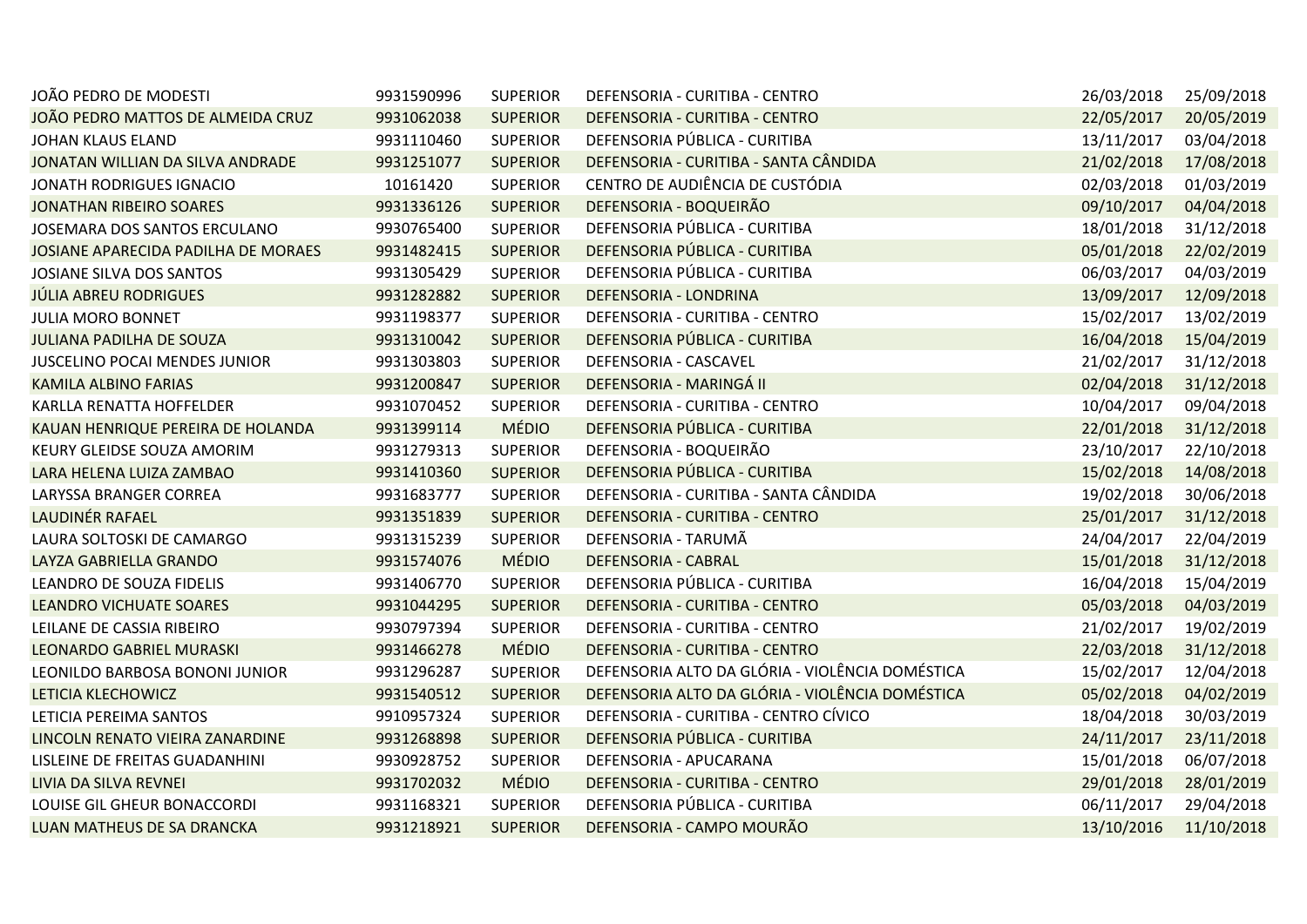| LUANA FRANCO RIBEIRO                   | 9931412199 | <b>MÉDIO</b>    | DEFENSORIA PÚBLICA - CURITIBA                   | 22/01/2018 | 31/12/2018 |
|----------------------------------------|------------|-----------------|-------------------------------------------------|------------|------------|
| <b>LUANA RUPPEL RAMOS</b>              | 9931191493 | <b>SUPERIOR</b> | DEFENSORIA PÚBLICA - CURITIBA                   | 19/02/2018 | 18/02/2019 |
| LUCAS ALEXANDRE BARTOSIEVICZ           | 9931331031 | <b>SUPERIOR</b> | DEFENSORIA - CURITIBA - CENTRO                  | 27/09/2017 | 26/09/2018 |
| <b>LUCAS GANDOLFI VIDA</b>             | 9931158537 | <b>SUPERIOR</b> | DEFENSORIA PÚBLICA - CURITIBA                   | 02/08/2017 | 01/08/2018 |
| LUCAS HENRIQUE LEHNEN                  | 9931233604 | <b>SUPERIOR</b> | DEFENSORIA - CURITIBA - CENTRO                  | 12/04/2018 | 11/10/2018 |
| LUCAS JOSE DA SILVA BUENO              | 9931003047 | <b>SUPERIOR</b> | DEFENSORIA - CURITIBA - CENTRO                  | 13/12/2017 | 12/12/2018 |
| LUCAS PEREIRA DA SILVA                 | 9931011717 | <b>SUPERIOR</b> | DEFENSORIA - CASCAVEL                           | 12/03/2018 | 31/12/2018 |
| LUCIANO DE OLIVEIRA HENRIQUE           | 9931583402 | <b>SUPERIOR</b> | DEFENSORIA - APUCARANA                          | 15/01/2018 | 06/07/2018 |
| LUIGI LORENZON                         | 9931368163 | MÉDIO           | DEFENSORIA PÚBLICA - CURITIBA                   | 01/03/2018 | 31/12/2018 |
| LUIS OTHAVIO CONSTANZO BREDA           | 9931479610 | <b>SUPERIOR</b> | DEFENSORIA - CURITIBA - REBOUÇAS                | 29/01/2018 | 28/01/2019 |
| LUIZ RICARDO DA COSTA CARDOSO          | 9931055904 | <b>SUPERIOR</b> | DEFENSORIA - CURITIBA - CENTRO                  | 06/03/2017 | 19/06/2018 |
| <b>LUIZA DE CASTRO</b>                 | 9931156400 | <b>SUPERIOR</b> | <b>DEFENSORIA - CABRAL</b>                      | 15/01/2018 | 14/01/2019 |
| MAIRA OLIVEIRA MELHADO                 | 9931297081 | <b>SUPERIOR</b> | DEFENSORIA - CURITIBA - CENTRO CÍVICO           | 14/03/2018 | 13/09/2018 |
| <b>MAITE LEME D AMATO</b>              | 9931026490 | <b>SUPERIOR</b> | DEFENSORIA - CURITIBA - SANTA CÂNDIDA           | 16/10/2017 | 15/10/2018 |
| MARCELLA STIVAL KWIATKOWSKI            | 9931102573 | <b>SUPERIOR</b> | DEFENSORIA PÚBLICA - CURITIBA                   | 13/03/2018 | 20/10/2018 |
| <b>MARCIA STANKEL SILVA</b>            | 9930567380 | <b>SUPERIOR</b> | DEFENSORIA - CURITIBA - CENTRO CÍVICO           | 02/04/2018 | 01/10/2018 |
| MARIA APARECIDA SOAVINSKY              | 12552      | <b>SUPERIOR</b> | DEFENSORIA - CURITIBA - CENTRO                  | 05/03/2018 | 20/07/2018 |
| <b>MARIA CLAUDIA SAWASAKI</b>          | 9931304501 | <b>SUPERIOR</b> | DEFENSORIA PÚBLICA - CURITIBA                   | 16/11/2017 | 15/11/2018 |
| MARIA DO CARMO MENDES                  | 9931572944 | <b>SUPERIOR</b> | DEFENSORIA - SÃO JOSÉ DOS PINHAIS               | 19/02/2018 | 18/02/2019 |
| <b>MARIA EMILIA GLUSTAK</b>            | 9931332541 | <b>SUPERIOR</b> | DEFENSORIA PÚBLICA - CURITIBA                   | 05/03/2018 | 04/03/2019 |
| MARIA VITORIA BRAGA ABILHOA            | 9931184247 | <b>SUPERIOR</b> | DEFENSORIA PÚBLICA - CURITIBA                   | 05/03/2018 | 04/03/2019 |
| MARINA CAROLINA GODOY GIMENEZ          | 9931696094 | <b>SUPERIOR</b> | DEFENSORIA PÚBLICA - CURITIBA                   | 24/01/2018 | 23/01/2019 |
| MARINA PIVOVAR                         | 9931638720 | <b>SUPERIOR</b> | DEFENSORIA PÚBLICA - CURITIBA                   | 26/03/2018 | 25/03/2019 |
| MARLLEN MARCELLY CAMPELO DA SILVA      | 9930987742 | <b>SUPERIOR</b> | <b>DEFENSORIA - CABRAL</b>                      | 10/04/2017 | 31/12/2018 |
| MARLY DE OLIVEIRA BREUS                | 9931531219 | <b>SUPERIOR</b> | DEFENSORIA - CURITIBA - CENTRO                  | 05/02/2018 | 04/02/2019 |
| <b>MARTINA MORNACCO</b>                | 9931718430 | <b>SUPERIOR</b> | DEFENSORIA PÚBLICA - CURITIBA                   | 29/01/2018 | 28/01/2019 |
| MATHEUS AMARAL MOCELIN                 | 9931158447 | <b>SUPERIOR</b> | DEFENSORIA PÚBLICA - CURITIBA                   | 09/08/2017 | 08/08/2018 |
| <b>MAYAN FERNANDES LEONEL HERTMANN</b> | 9931502988 | <b>SUPERIOR</b> | DEFENSORIA - CURITIBA - SANTA CÂNDIDA           | 14/07/2017 | 12/07/2018 |
| MAYTHE ALINIEE SANTOS FIALLA           | 9931700725 | MÉDIO           | DEFENSORIA PÚBLICA - CURITIBA                   | 08/01/2018 | 31/12/2018 |
| MICHELE CARLOS TRANCHINA               | 9931264575 | <b>SUPERIOR</b> | DEFENSORIA - CURITIBA - SANTA CÂNDIDA           | 16/11/2016 | 14/11/2018 |
| MIGUEL HENRIQUE DA SILVA SIKORA        | 9931312227 | <b>SUPERIOR</b> | DEFENSORIA PÚBLICA - CURITIBA                   | 11/07/2016 | 09/07/2018 |
| <b>MILENA CECCON CARRON</b>            | 9931183520 | <b>SUPERIOR</b> | DEFENSORIA - CURITIBA - SANTA CÂNDIDA           | 30/01/2017 | 31/12/2018 |
| NAATHANY EULALYA MAIER CECHETTO        | 9930914164 | <b>SUPERIOR</b> | DEFENSORIA ALTO DA GLÓRIA - VIOLÊNCIA DOMÉSTICA | 17/05/2017 | 16/05/2018 |
| NAIELE ROBERTA GONÇALVES DA SILVEIRA   | 9930928315 | <b>SUPERIOR</b> | DEFENSORIA - CURITIBA - SANTA CÂNDIDA           | 18/09/2017 | 17/09/2018 |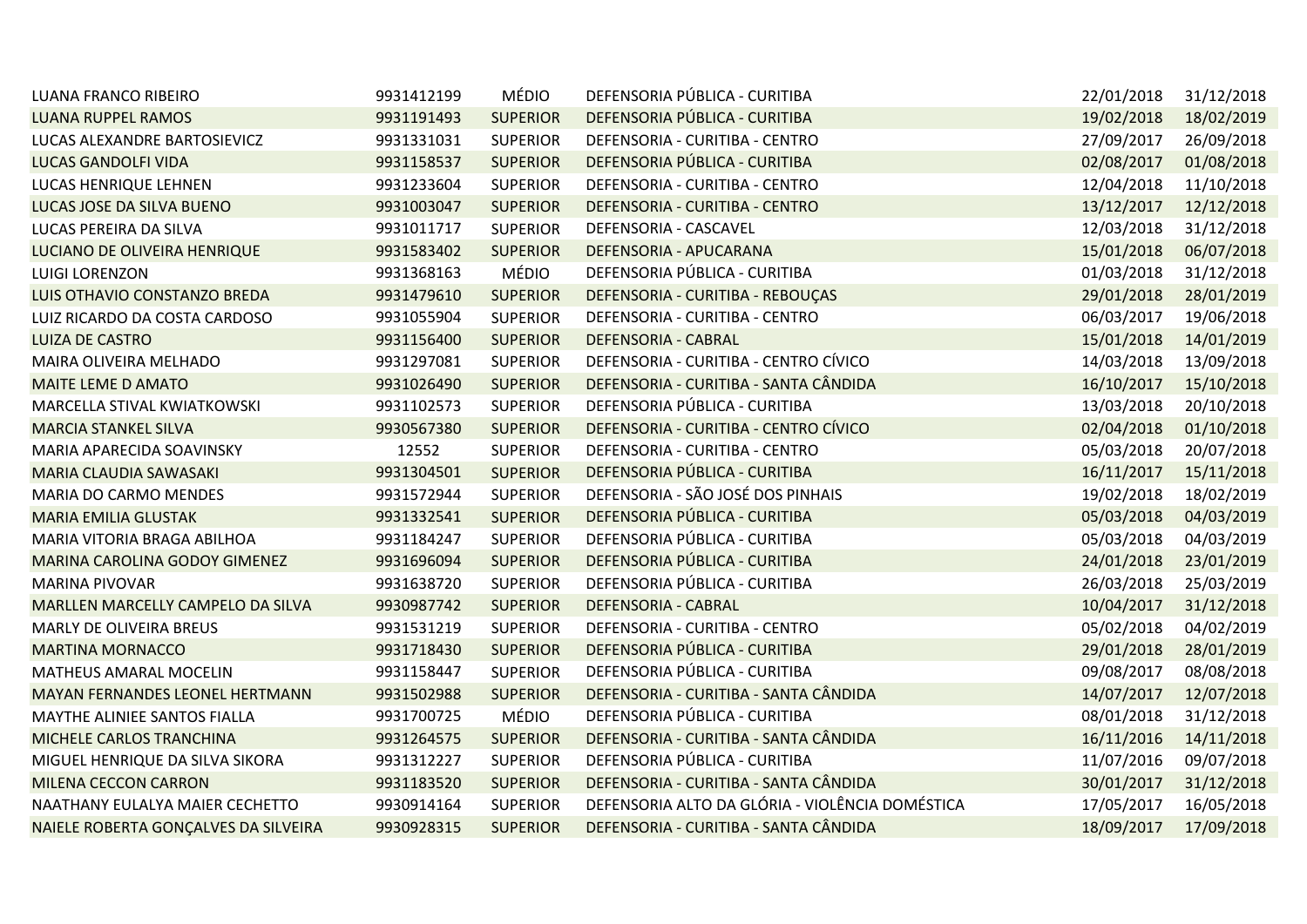| OSNI DE MELO MARTINS JUNIOR          | 9931466516 | <b>SUPERIOR</b> | DEFENSORIA - CURITIBA - SANTA CÂNDIDA    | 28/02/2018 | 27/02/2019 |
|--------------------------------------|------------|-----------------|------------------------------------------|------------|------------|
| <b>OTTAVIO STOLFA</b>                | 9931408728 | <b>SUPERIOR</b> | DEFENSORIA PÚBLICA - CURITIBA            | 29/08/2016 | 27/08/2018 |
| PAOLA GABRIELLE BELEM FRESSATO       | 9931063087 | <b>SUPERIOR</b> | DEFENSORIA PÚBLICA - CURITIBA            | 06/03/2018 | 16/07/2018 |
| PATRICIA ZARUR DOS SANTOS TSCHELISKI | 9931310420 | <b>SUPERIOR</b> | DEFENSORIA - CURITIBA - CENTRO CÍVICO II | 25/09/2017 | 24/09/2018 |
| PAULA JULIANA HOFFMANN ROCHA         | 9931388712 | <b>SUPERIOR</b> | DEFENSORIA - CURITIBA - CENTRO           | 19/03/2018 | 18/09/2018 |
| PAULO HENRIQUE KOSCIOW               | 9931140787 | <b>SUPERIOR</b> | DEFENSORIA PÚBLICA - CURITIBA            | 01/09/2017 | 27/06/2018 |
| PAULO ROGERIO CARNEIRO               | 9931533094 | <b>SUPERIOR</b> | DEFENSORIA - CASTRO                      | 11/12/2017 | 10/12/2018 |
| PEDRO BASSO DE FIGUEIREDO            | 9931242979 | <b>SUPERIOR</b> | DEFENSORIA PÚBLICA - CURITIBA            | 16/04/2018 | 15/04/2019 |
| PEDRO EDUARDO FERREIRA PAULICO       | 9930897000 | <b>SUPERIOR</b> | DEFENSORIA - TARUMÃ                      | 15/01/2018 | 14/01/2019 |
| PEDRO HENRIQUE ROSICA OLIVEIRA       | 9931535544 | <b>SUPERIOR</b> | DEFENSORIA - PONTA GROSSA                | 30/01/2017 | 28/01/2019 |
| PHILIPE DA SILVA DE CAMPOS           | 9930999108 | <b>SUPERIOR</b> | DEFENSORIA PÚBLICA - CURITIBA            | 12/03/2018 | 11/03/2019 |
| POLIANNA TAQUES PECHARKI             | 9931055761 | <b>SUPERIOR</b> | DEFENSORIA PÚBLICA - CURITIBA            | 05/03/2018 | 04/03/2019 |
| RAFAEL DE CAMPOS BARBOSA             | 9931367805 | <b>MÉDIO</b>    | DEFENSORIA PÚBLICA - CURITIBA            | 01/03/2018 | 31/12/2018 |
| <b>RAFAELA BOBIG MONARO</b>          | 9931725266 | <b>SUPERIOR</b> | DEFENSORIA - MARINGÁ II                  | 02/04/2018 | 01/04/2019 |
| RAÍSSA DIAS ZAIA                     | 9931060061 | <b>SUPERIOR</b> | DEFENSORIA - LONDRINA                    | 04/04/2017 | 03/08/2018 |
| REJIANE DA SILVA FERREIRA            | 9931272647 | <b>SUPERIOR</b> | DEFENSORIA PÚBLICA - CURITIBA            | 14/02/2018 | 31/12/2018 |
| RHUAMA DIAS MACHADO                  | 9931239785 | <b>SUPERIOR</b> | DEFENSORIA PÚBLICA - CURITIBA            | 19/06/2017 | 18/06/2018 |
| ROBERTA MALUCELLI PINTO BRAZ         | 9931191201 | <b>SUPERIOR</b> | DEFENSORIA - CURITIBA - CENTRO           | 16/04/2018 | 15/04/2019 |
| ROBERTO RODRIGUES NEVES FILHO        | 9931108080 | <b>SUPERIOR</b> | DEFENSORIA - CURITIBA - SANTA CÂNDIDA    | 21/02/2017 | 31/12/2018 |
| RODRIGO LIMA IMPARATO PINHEIRO       | 9931408132 | <b>SUPERIOR</b> | DEFENSORIA PÚBLICA - CURITIBA            | 04/07/2016 | 02/07/2018 |
| ROGÉRIO MASCARENHAS DA COSTA FILHO   | 9931541455 | MÉDIO           | DEFENSORIA - CURITIBA - CENTRO           | 22/01/2018 | 21/01/2019 |
| RYAN BUENO DE ANDRADE                | 9931414311 | <b>MÉDIO</b>    | DEFENSORIA PÚBLICA - CURITIBA            | 28/03/2018 | 27/03/2019 |
| SAMILLE CRISTINA GROXKO              | 9931199705 | <b>SUPERIOR</b> | DEFENSORIA - GUARAPUAVA II               | 07/11/2016 | 05/11/2018 |
| <b>SÉFORA RODRIGUES RUFINO</b>       | 9931405351 | <b>SUPERIOR</b> | DEFENSORIA - CORNÉLIO PROCÓPIO           | 07/08/2017 | 06/08/2018 |
| SHERON RIBEIRO DA SILVA              | 9930966539 | <b>SUPERIOR</b> | DEFENSORIA PÚBLICA - CURITIBA            | 26/03/2018 | 25/03/2019 |
| <b>SOLIANE HUBER</b>                 | 9931048937 | <b>SUPERIOR</b> | DEFENSORIA - CURITIBA - SANTA FELICIDADE | 23/10/2017 | 22/10/2018 |
| TAINA NATALIA DA COSTA SILVA         | 9931073017 | <b>SUPERIOR</b> | DEFENSORIA PÚBLICA - CURITIBA            | 28/02/2018 | 27/08/2018 |
| TALITA GONÇALVES DO CARMO            | 9931329982 | <b>SUPERIOR</b> | DEFENSORIA - MARINGÁ II                  | 06/06/2016 | 04/06/2018 |
| TALITA HORRANA SOARES DA SILVA       | 9931483648 | <b>SUPERIOR</b> | DEFENSORIA - CAMPO MOURÃO                | 21/02/2018 | 20/02/2019 |
| <b>TAMARA FERNANDES</b>              | 9931292934 | <b>SUPERIOR</b> | <b>DEFENSORIA CIANORTE II</b>            | 22/01/2018 | 31/12/2018 |
| TANIA CAROLINA KOCHMANSCKY GOULART   | 9930954594 | <b>SUPERIOR</b> | DEFENSORIA - CORNÉLIO PROCÓPIO           | 26/06/2017 | 25/06/2018 |
| <b>TATIANE COUTO BIBIAN</b>          | 9931315259 | <b>SUPERIOR</b> | DEFENSORIA - CURITIBA - REBOUÇAS         | 11/12/2017 | 10/12/2018 |
| TATIANE SOUZA CANCIAN                | 9931085850 | <b>SUPERIOR</b> | DEFENSORIA - UMUARAMA                    | 12/03/2018 | 31/12/2018 |
| <b>TAYLA TAMIRES KOHUT</b>           | 9931180106 | <b>SUPERIOR</b> | DEFENSORIA - APUCARANA                   | 22/01/2018 | 31/12/2018 |